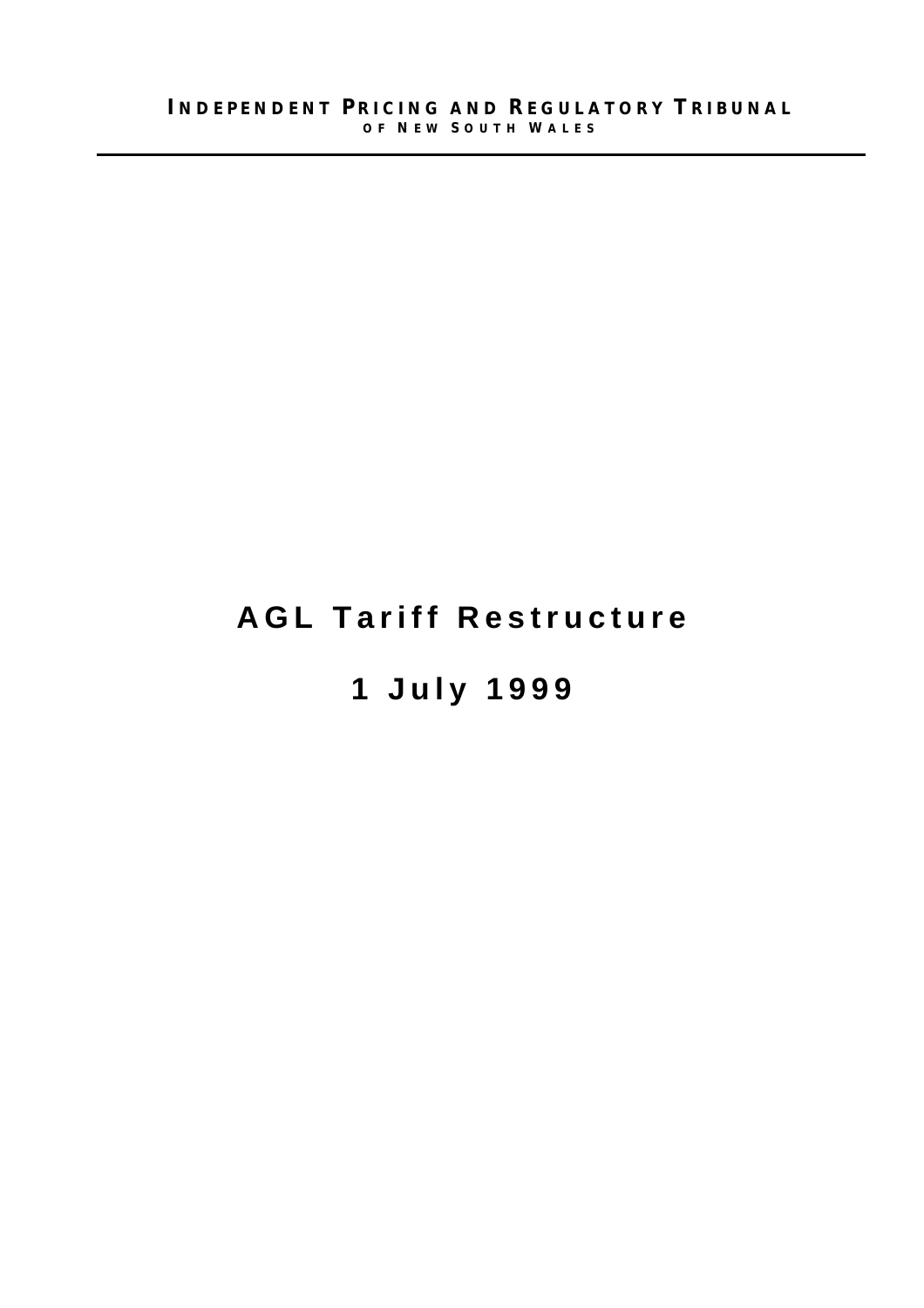*Comments or inquiries regarding this report should be directed to: Elsie Choy (02-9290 8488 Sally Mander (02-9290 8406*

**Gas99-2 30 June 1999**

**Independent Pricing and Regulatory Tribunal of New South Wales Level 2, 44 Market Street, Sydney. Tel: 02-9290 8400, Fax: 02-9290 2061. E-mail ipart@ipart.nsw.gov.au All correspondence to: PO Box Q290, QVB Post Office, Sydney NSW 1230**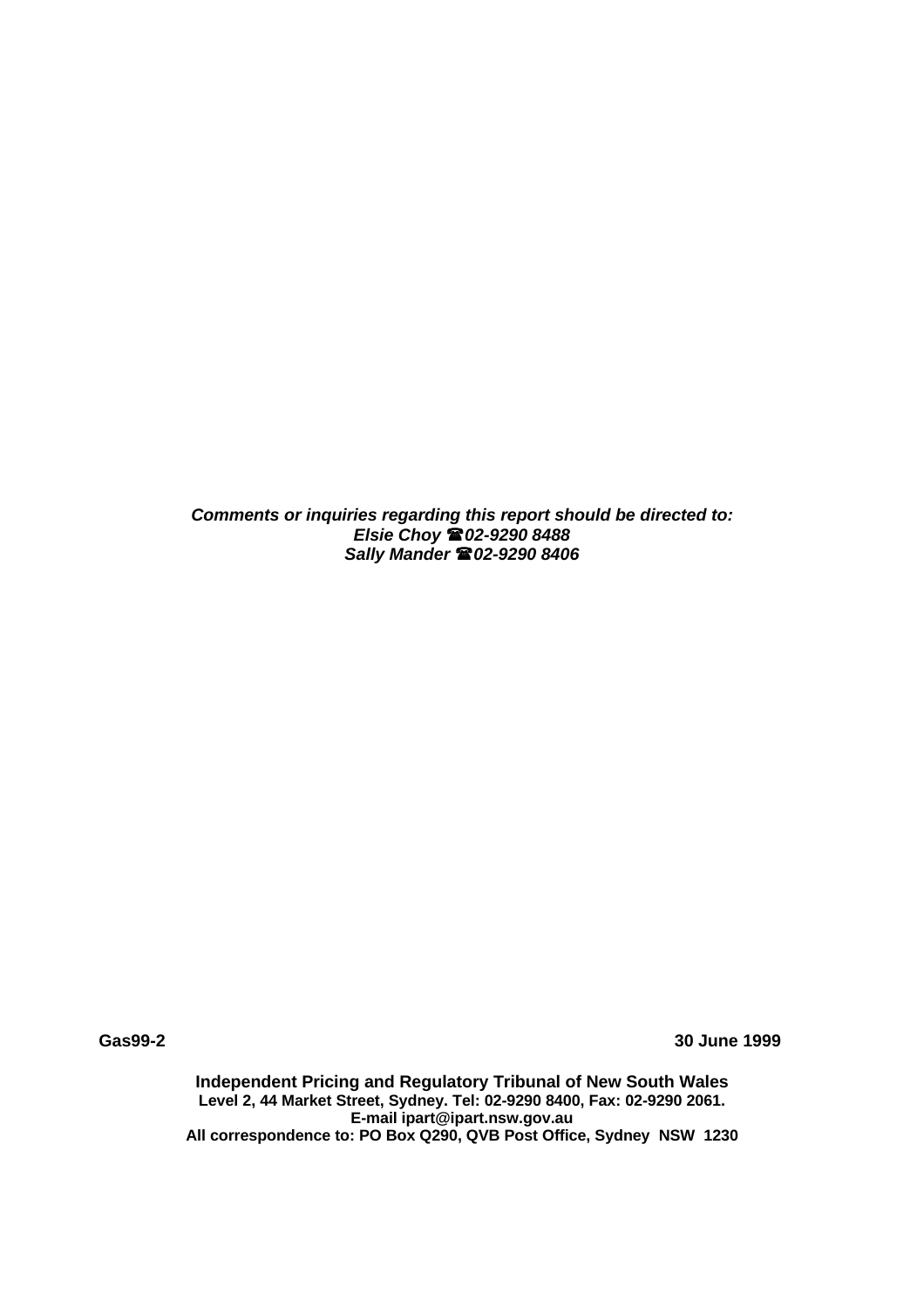### **AGL TARIFF INCREASES – 1 JANUARY 1999**

#### **Background**

Pursuant to section 27 of the Gas Supply Act 1996, the Tribunal has the power to regulate tariffs to customers using less than 10 TJ per year. These customers are often referred to as tariff customers and consist of residential, industrial and commercial customers.

The Gas Supply Act provides for the Tribunal to issue gas pricing orders that enables the establishment of pricing mechanisms to apply to tariff customers.

At this stage, the Tribunal has not issued a gas pricing order but is currently undertaking reviews in respect of tariff customers served from the AGLGN, Albury and Wagga Wagga gas distribution networks. These reviews will also examine the form of regulation (if any) that should be used as this market becomes contestable.

In the interim, AGL's tariffs customers are regulated according to a Price Control Formula (CPI - 1.5) which was set by the former Gas Council of NSW . This formula establishes a Maximum Average Price that AGL, subject to certain conditions, is required to stay within. AGL, when altering tariffs, is mindful of its voluntary tariff setting guidelines. These guidelines provide that any price increase should normally be no greater than \$5 per quarter, or 5% per year in real terms, whichever is greater. Further, AGL must obtain Tribunal approval to change standing or minimum charges.

At this stage, tariff prices in Albury and Wagga Wagga are not formally regulated.

#### **AGL tariff restructure – 1 July 1999**

AGL wrote to the Tribunal on 1 June 1999 requesting, as is required by Condition 3.8 of AGL's Authorisation, the Tribunal's approval of increases in some supply fees and minimum bills.

The proposed restructure is estimated to have no net increase in AGL's tariff market revenue. However, the restructure will increase the amount of revenue derived from supply charges and reduce the amount of revenue derived form usage rates. The reduced revenue from usage rates results from a 15% reduction in the "Residential General" tariff usage rate.

In addition, many customers currently on the Residential General tariff will be better off choosing an alternative tariff. In this regard, AGL has informed the Tribunal that it will provide individually tailored information on customer's bills concerning the most appropriate tariff for their level of gas consumption.

At a Tribunal meeting on 9 June 1999, the Tribunal approved the proposed tariff restructure. However, the Tribunal wishes to emphasise that the approval does not pre-empt the outcome of the current review of the delivered price of natural gas to the tariff market.